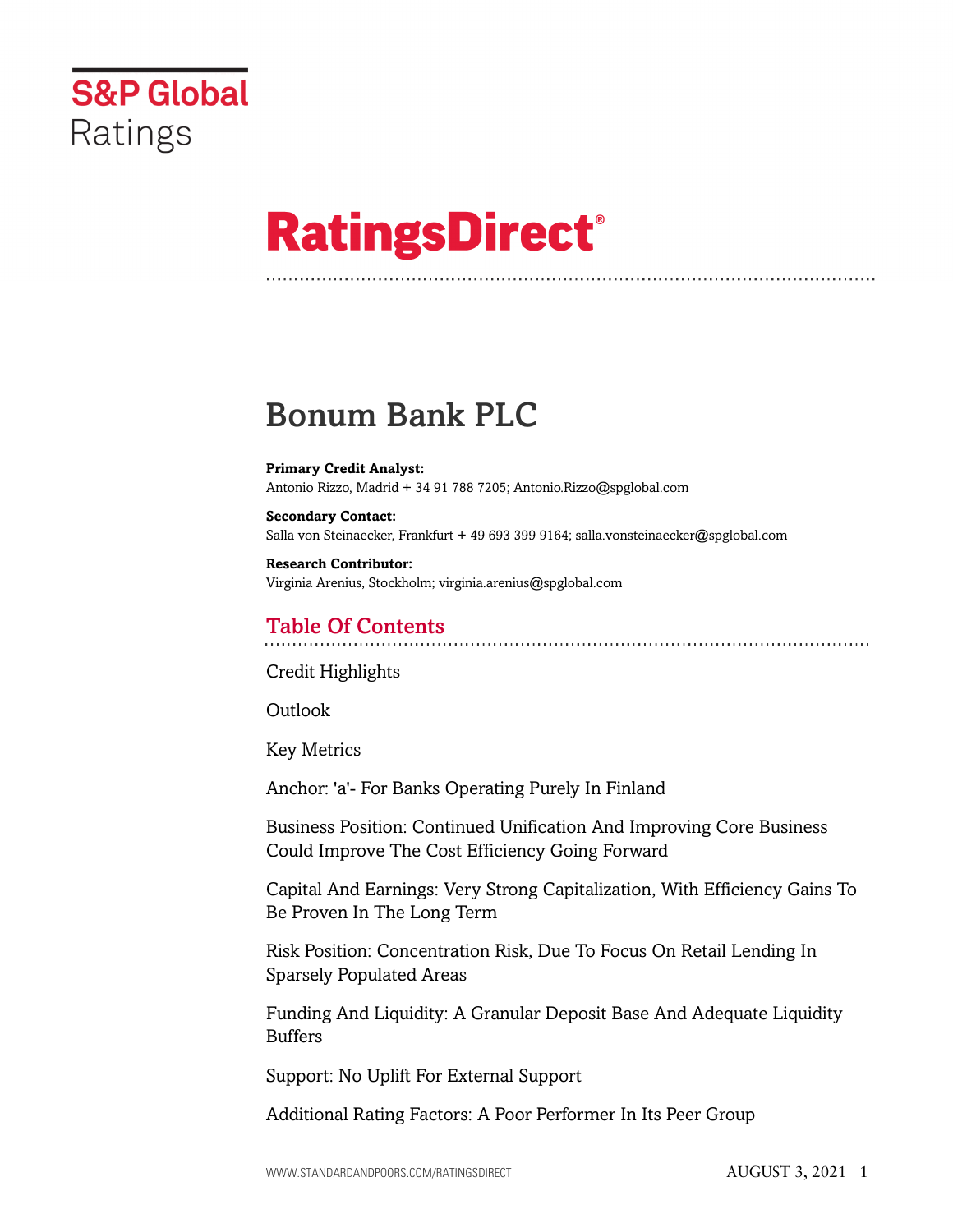## Table Of Contents (cont.)

[Environmental, Social, And Governance \(ESG\)](#page-12-0)

[Key Statistics](#page-13-0)

[Related Criteria](#page-15-0)

[Related Research](#page-16-0)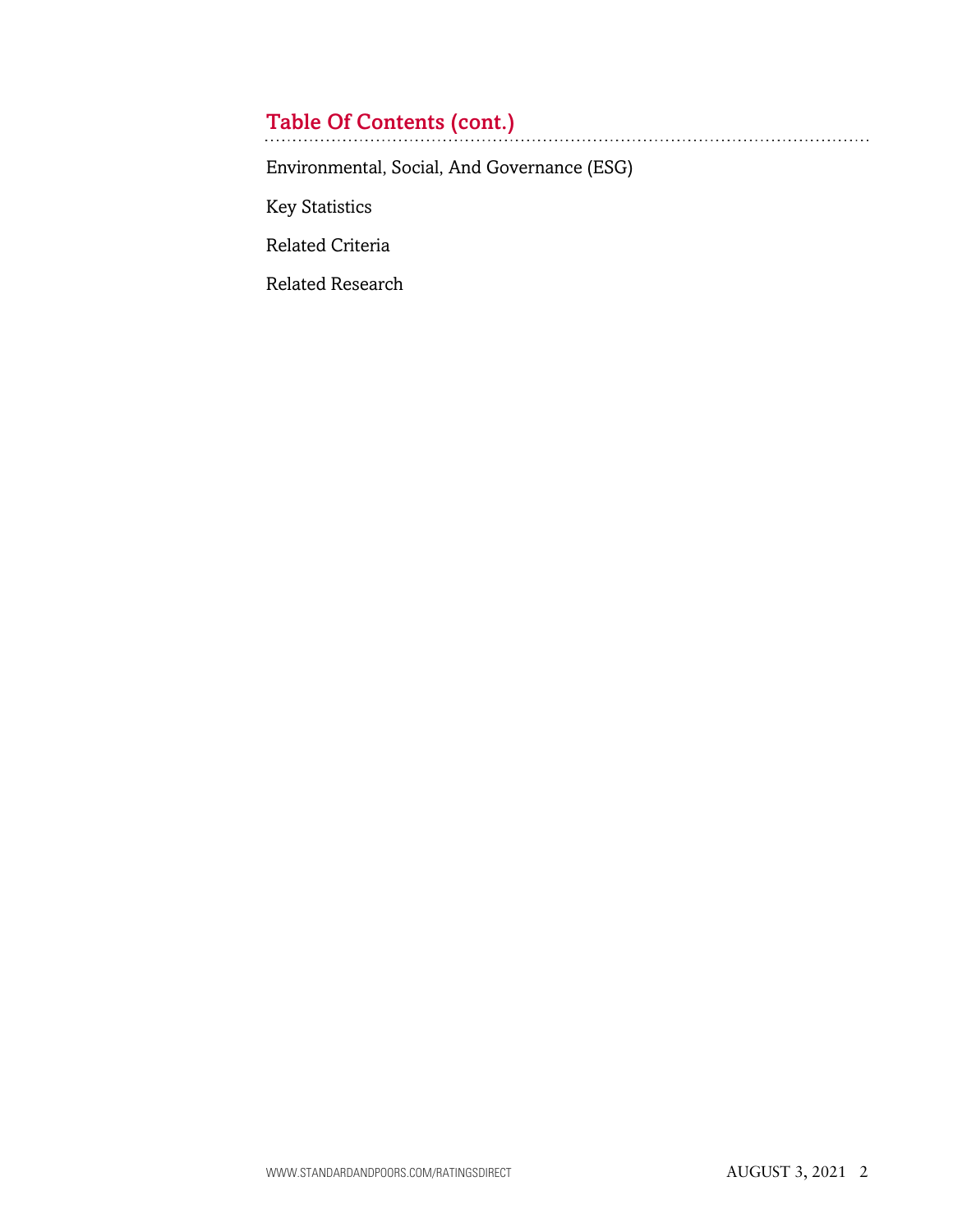## Bonum Bank PLC



### <span id="page-2-0"></span>Credit Highlights

| <b>Overview</b>                                                                             |                                                                                                                 |
|---------------------------------------------------------------------------------------------|-----------------------------------------------------------------------------------------------------------------|
| <b>Key strengths</b>                                                                        | Key risks                                                                                                       |
| Very strong capitalization, which provides a robust buffer to<br>absorb unexpected losses.  | Concentrated business operations focused on lending to individuals and small<br>and midsize enterprises (SMEs). |
| A solid cooperative business model that focuses on unified<br>processes and digitalization. | Weak earnings and cost efficiency compared with peers.                                                          |
| Sound regional franchise in selected rural areas.                                           |                                                                                                                 |

*The ratings on Bonum Bank reflect the franchise and creditworthiness of the wider POP Banking Group.* The group brings together 21 independent member cooperative banks, plus POP Bank Center Coop and Bonum Bank PLC, to operate as a single entity for regulatory purposes under a joint-liability scheme. The group also includes specialized institutions, such as the non-life insurance company Finnish P&C Insurance Ltd., which operate outside the amalgamation and joint-liability framework. S&P Global Ratings expects that, in time, some of the member banks will merge, lowering the number of banks in the group.

*We project that POP Bank Group' regional member banks will demonstrate sound business performance, moderate loan growth, and stable margin development in net interest income.* The member banks operate mainly in and around smaller cities and have a modest market share of 2% nationwide. The group plans to transform itself by adopting a centralized pricing model that focuses on retail and SMEs within agriculture and bioindustry lending. We expect this change, combined with a lower cost of funding, will support group earnings in the next two years. We forecast that this will help POP Bank Group to gradually close the earnings gap with its domestic peers.

*However, its cost base is expected to remain high as it continues to work on digital transformation and renewing its core banking system.* The group's earnings buffers are smaller than its peers because renewing the core banking system was delayed. In addition, it has yet to make use of the efficiency gains for operating as an amalgamation, and it has low pricing power and a small market share.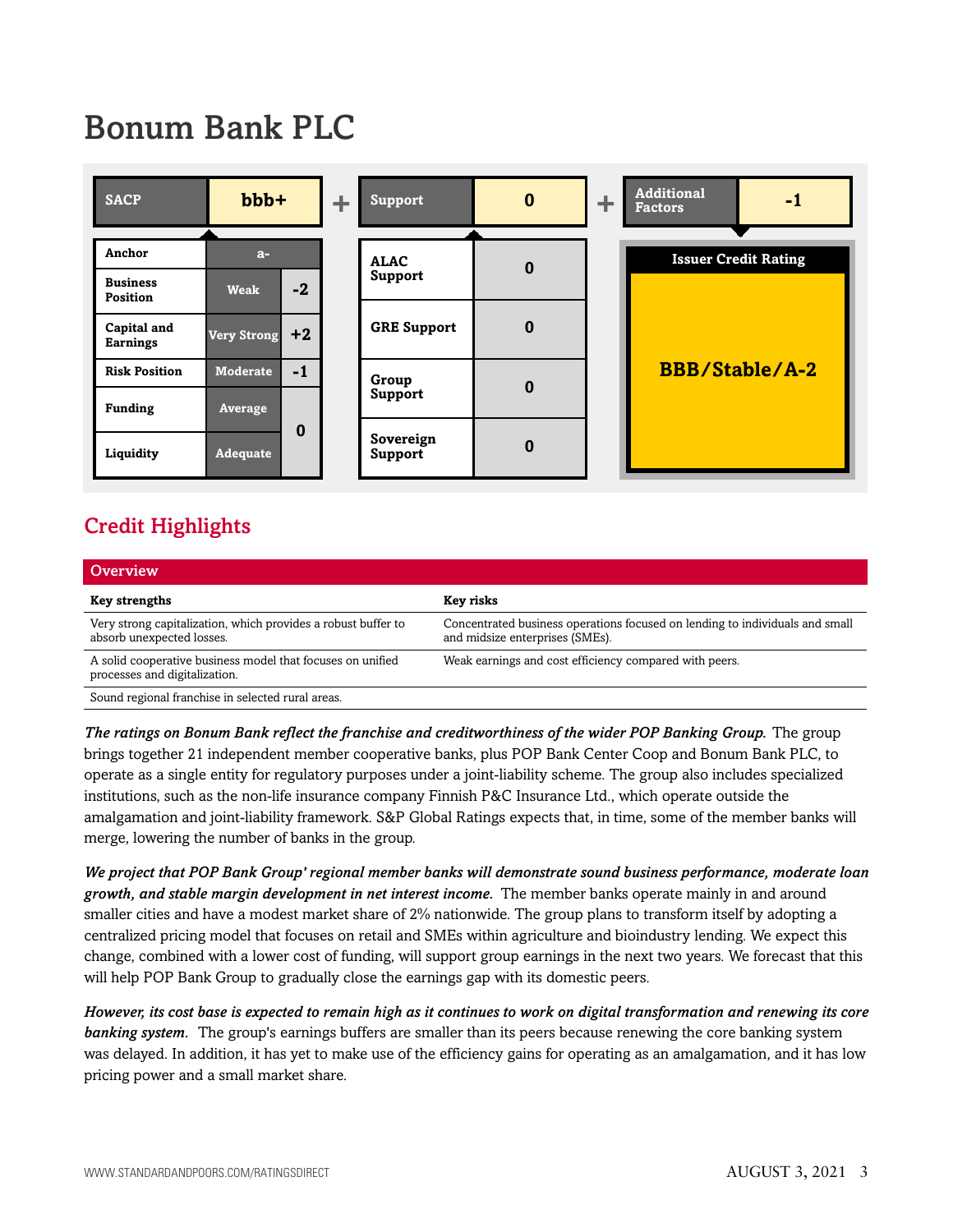*We expect POP Bank Group's capitalization to remain a strong buffer against unexpected credit losses and the key rating strength for the group.* The strong capitalization is underpinned by our expectation that the RAC ratio will remain comfortably above 15% over the next 24 months. Asset quality has remained stable, despite the effects of the pandemic, and we project the cost of risk will hover around 20-25 basis points through 2022 as the group expands its SME lending. Furthermore, POP Bank Group's funding and liquidity still compares well with that of domestic peers, reflecting the group's stable and granular deposit franchise.

### **Outlook: Stable**

The stable outlook reflects our expectation that the wider POP Bank Group will continue to focus on improving the group structure and digitalization, while maintaining robust capitalization and stable funding and liquidity.

#### Downside scenario

We could lower the rating if the expected strengthening in the group's cohesiveness does not materialize, and if lagging efficiency and deteriorating asset quality lead to a weakening of the group's combined capital and risk profile because the RAC ratio falls below 15%.

We could adjust the bank's stand-alone credit profile (SACP) down by one notch if the wider group does not close the operating profitability and cost-efficiency gap with domestic peers.

### Upside scenario

We could consider raising the rating if the group were to demonstrate a significant improvement in revenue generation and cost efficiency, so that it generated an earnings buffer more in line with that of its peers. In that case, we would no longer apply a negative adjustment of one notch.

### <span id="page-3-0"></span>Key Metrics

| <b>POP Bank Group Key Ratios And Forecasts</b>   |                                |                  |             |             |             |  |  |  |
|--------------------------------------------------|--------------------------------|------------------|-------------|-------------|-------------|--|--|--|
|                                                  | --Fiscal year ended Dec. 31 -- |                  |             |             |             |  |  |  |
| (%)                                              | 2019a                          | 2020a            | 2021f       | 2022f       | 2023f       |  |  |  |
| Growth in operating revenue                      | 17.6                           | $-5.5$           | $5.4 - 5.7$ | $6.7 - 7.1$ | $4.8 - 5.1$ |  |  |  |
| Growth in customer loans                         | 4.7                            | 6.3              | $4.8 - 5.1$ | $4.8 - 5.1$ | $4.8 - 5.1$ |  |  |  |
| Growth in total assets                           | 2.9                            | 12.4             | $3.9 - 4.2$ | $4.3 - 4.6$ | $4.3 - 4.6$ |  |  |  |
| Net interest income/average earning assets (NIM) | 1.6                            | 1.7              | $1.6 - 1.7$ | $1.6 - 1.7$ | $1.6 - 1.7$ |  |  |  |
| Cost to income ratio                             | 75.1                           | 83.2             | 79.1-81.1   | 73.9-75.8   | 70.4-72.2   |  |  |  |
| Return on average common equity                  | 4.3                            | $2.2\phantom{0}$ | $2.6 - 2.7$ | $3.8 - 3.9$ | $4.5 - 4.6$ |  |  |  |
| Return on assets                                 | 0.5                            | 0.2              | $0.2 - 0.3$ | $0.2 - 0.4$ | $0.3 - 0.5$ |  |  |  |
| New loan loss provisions/average customer loans  | 0.2                            | 0.2              | $0.2 - 0.2$ | $0.2 - 0.2$ | $0.2 - 0.3$ |  |  |  |
| Gross nonperforming assets/customer loans        | 0.8                            | 0.9              | $1.0 - 1.2$ | $1.1 - 1.2$ | $1.1 - 1.3$ |  |  |  |
| Risk-adjusted capital ratio                      | 16.4                           | 16.5             | 15.8-16.3   | 15.2-15.7   | 14.8-15.3   |  |  |  |

All figures are S&P Global Ratings-adjusted. a--Actual. e--Estimate. f--Forecast.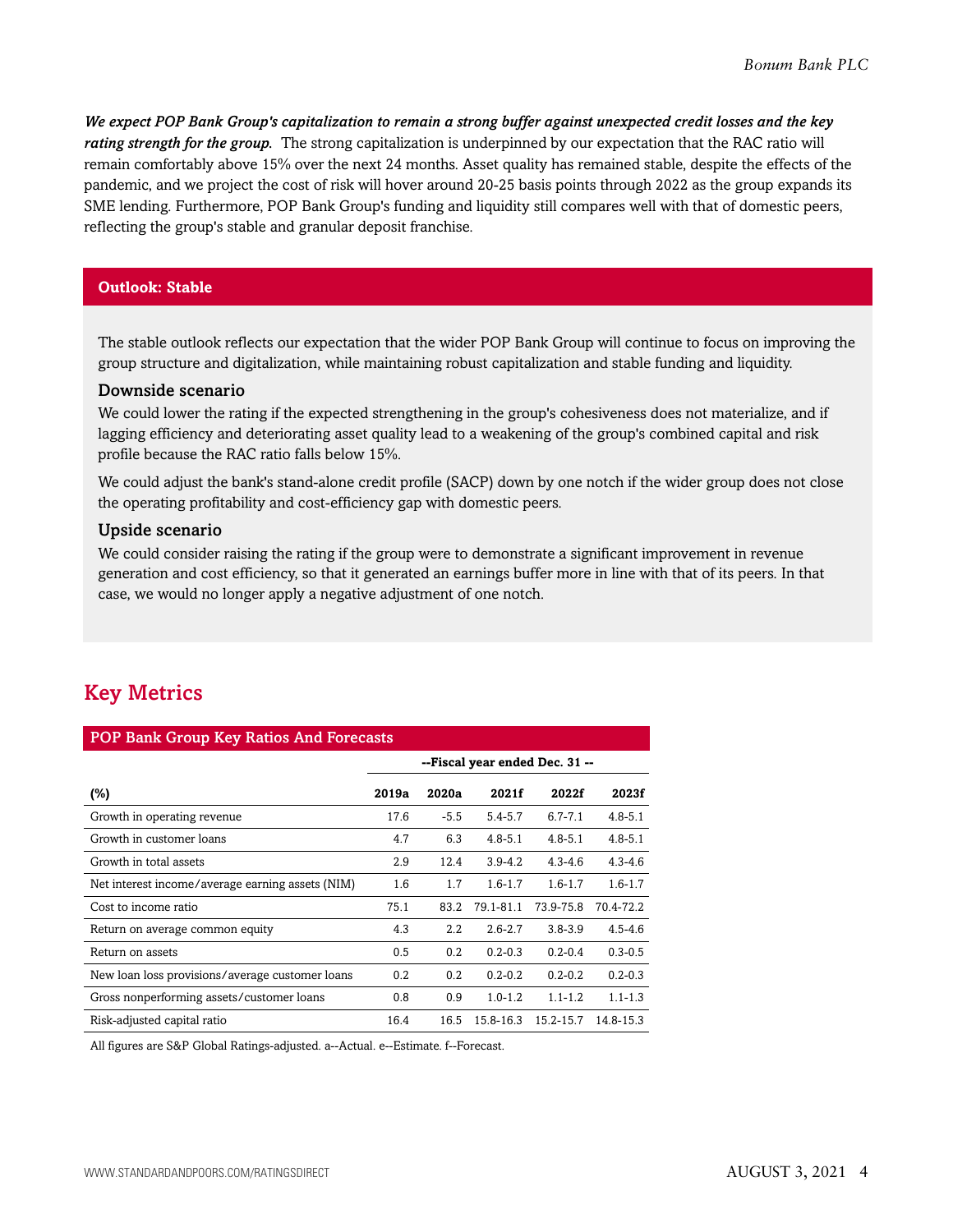### <span id="page-4-0"></span>Anchor: 'a'- For Banks Operating Purely In Finland

The anchor for Bonum Bank is 'a-', in line with that for commercial banks based in Finland. We classify Finland's banking sector in group '2' under our Banking Industry Country Risk Assessment (BICRA), alongside Sweden, Norway, Belgium, and Switzerland. We see stable economic and industry risk trends for Finland's BICRA.

We view Finland as an innovative, wealthy, and small open economy, with mature political and institutional structures. In our view, the Finnish economy has fared better than expected during the pandemic. After a contained GDP contraction of 2.8% in 2020, we project a rebound to 3.0% growth in 2021, settling at about 1.5% growth thereafter. This positive movement stems from the country's firm management of the pandemic, strong social welfare, effective and wide-ranging policy responses, and society's advanced digital preparedness.

The economy adapted quickly to remote working, owing to advanced digitalization. In addition, manufacturing production and construction continued throughout national lockdowns. At the same time, temporary furloughs took the burden off companies. The decline in investment was lower than we anticipated. However, Finnish exports will be slow to catch up and we do not expect them to recover to pre-pandemic levels until 2022. We expect private consumption--which has quickly bounced back after lockdowns--to be the backbone of recovery in 2021-2022. Therefore, the pandemic's challenges, and the associated risks for the banking sector, have abated, in our view.

We do not see material economic imbalances in the Finnish economy because housing market activity normalized after the lockdowns and nationwide house prices remain stable. However, increasing private sector debt--in particular at the household level--could lead to higher credit losses for banks. In our base-case scenario, we forecast moderate credit losses despite increased bankruptcies, active use of loan instalment-free periods, and more muted credit demand.

In our view, regulatory standards and bank supervision in Finland are in line with those of European peers. The banking sector is dominated by two major banking groups, OP Financial Group and Nordea, and underpinned by intense competition and low lending margins, but we believe that overall profitability and capitalization will remain resilient, even after the pandemic-related dip in profitability in 2020. We also expect banks to maintain their restrained risk appetite. Therefore, we view the Finnish banking sector as well prepared to weather the current shock. In our view, the risk of technology disruption remains moderate given the banks' digital customer offerings and ongoing investment in innovation.

Finnish banks are dependent on external funding, which makes them vulnerable to changes in confidence sensitivity, but they continue to demonstrate good access to capital markets. Also, the Nordic banking system remains highly interconnected, which results in potential spillover risks from external events.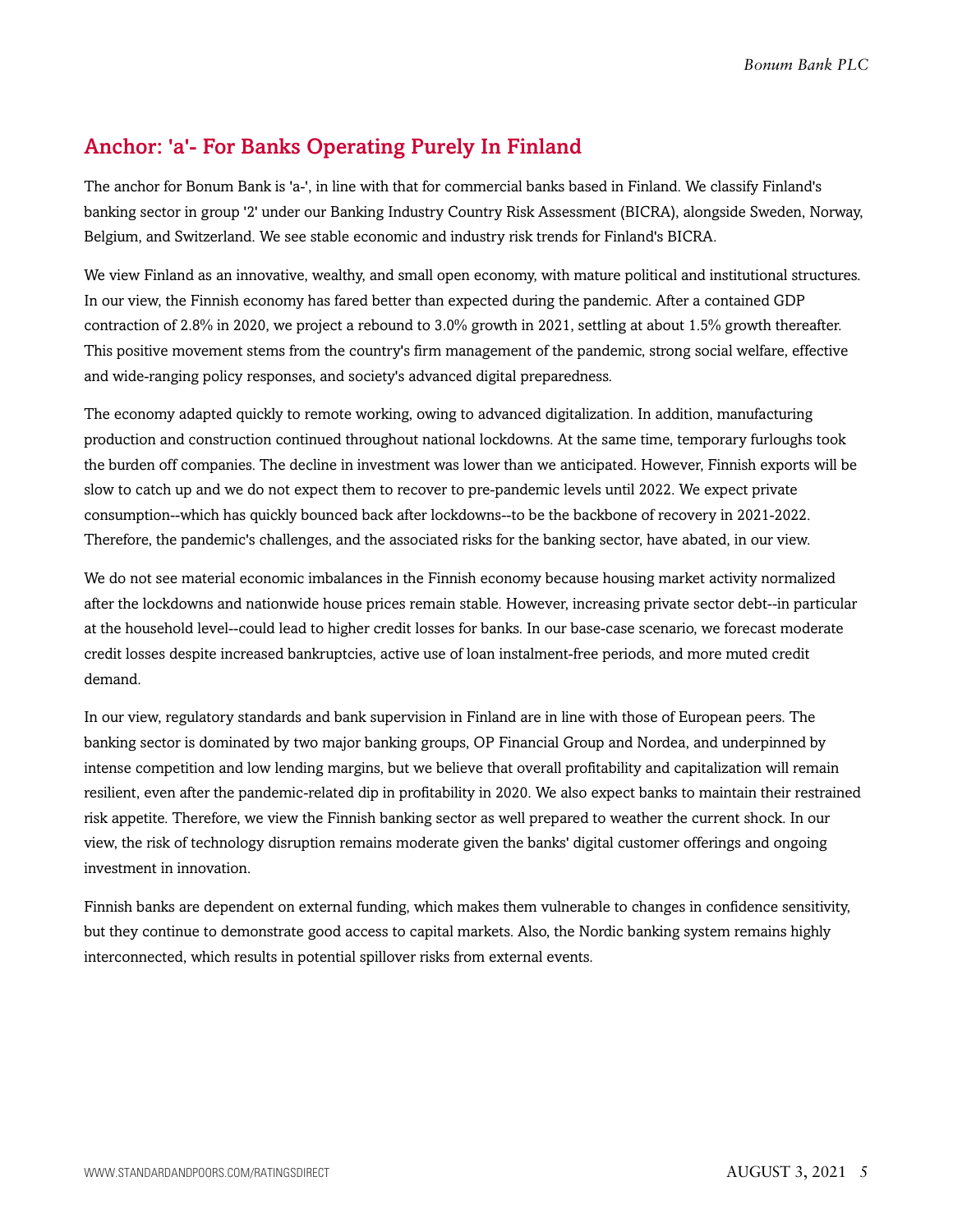#### **Chart 1**



POP Bank Group Holds A Small Regional Retail And SME Bank Franchise In **Finland** Gross customer loans

Source: S&P Global Ratings.

Copyright @ 2021 by Standard & Poor's Financial Services LLC. All rights reserved.

### <span id="page-5-0"></span>Business Position: Continued Unification And Improving Core Business Could Improve The Cost Efficiency Going Forward

POP Bank continues to benefit from a sound regional retail franchise and a leading position in customer satisfaction in selected regions in Finland. The group's cost base will benefit from the improvements in efficiency stemming from the centralization of business decisions and pricing, combined with lower IT investments after the core banking system has been replaced.

Overall, our assessment of the wider POP Bank Group's business position remains weak because of its modest nationwide market position in Finland. It has a market share of 2.1% in lending to households and total deposits. That said, we regard the group's customer base as loyal.

Group lending is still concentrated in segments of retail customers and small businesses. POP Bank's customers are widely distributed across Finland, mainly in small cities and less urbanized regions. The new strategy is to focus on the growth cities, similar to its domestic peers.

We consider that management is consistently executing its business plan, which primarily focuses on increasing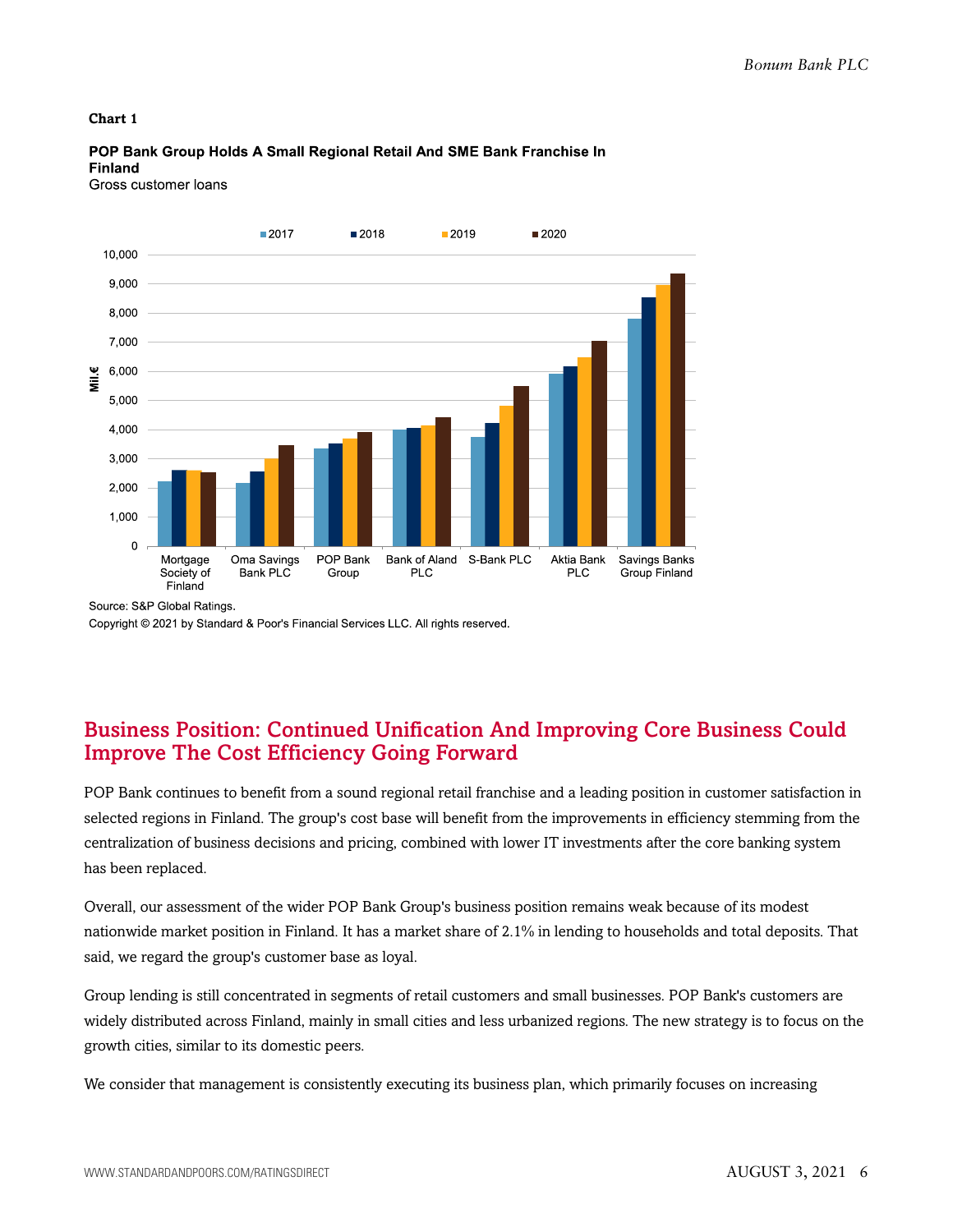lending through the new digital service opportunities and improving the operating efficiency.

#### **Chart 2**

#### POP Bank Group's Loan Growth And Repricing Initiatives Will Be Key Driver For **Revenue Growth**

Net interest income/operating revenue



Source: S&P Global Ratings.

Copyright © 2021 by Standard & Poor's Financial Services LLC. All rights reserved.

POP Bank's presence in the digital consumer segment has remained steady. The launch of its fully digital and automated consumer loan product, Pikalaina, has improved overall margins but also increased the bank's provisioning level. Additional expected losses for 2020 in the consumer loan portfolio amount to €1.4 million.

In terms of product offering, the bank has expanded its non-life insurance products from Finnish P&C life insurance to customers of savings banks. The group's insurance arm saw an increase in net insurance income and was profitable for the second year in a row (with a reported profit of  $\epsilon$ 2.4 million in 2020). Insurance income growth was 6.4%, which represented slightly less than 10% of total group income in 2020. The bank has also introduced new partnerships and products during 2020, including new asset management and savings services for private and corporate customers.

### <span id="page-6-0"></span>Capital And Earnings: Very Strong Capitalization, With Efficiency Gains To Be Proven In The Long Term

We anticipate that POP Bank Group's capital and earnings will remain its key rating strength, mainly because we expect our RAC ratio for the group to be comfortably above 15% over the next 24 months, compared with 16.5% as of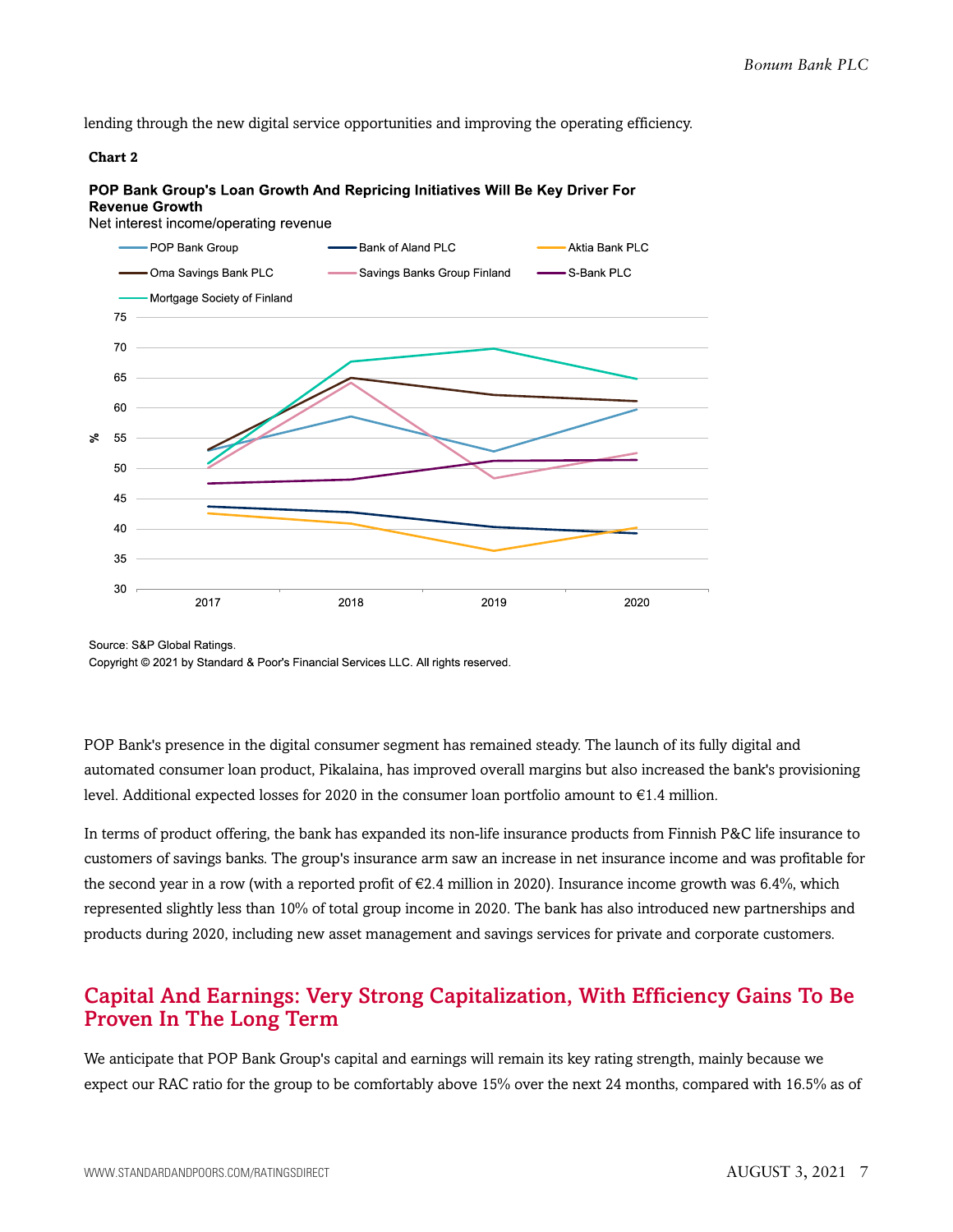year-end 2020. In addition, the group capital quality is strong--core capital, measured as adjusted common equity (ACE), comprises 100 % of the bank's total adjusted capital (TAC).

In our view, the group benefits from relatively predictable revenue, based on POP Banks' sound regional positions in household lending and payments. Despite the difficult low interest rate environment, the group's net interest income saw a 6.9% increase in 2020 to  $\epsilon$ 74.1 million, based on loan growth (6.4%) and lower funding costs. In addition, POP Banks' average margins are higher than most peers', which partly reflects the lack of competition in local regions. Net interest margins increased slightly to 1.66% in 2020 and remain above the domestic peers. This was mainly attributed to loan growth in the group's digital consumer finance offering and secondly to reduced funding costs from deposits, a trend we expect to continue in 2021-2022. The bank has continued to lower the average interest cost of deposits to 10 basis points (bps) at year-end 2020 from 17 bps in the second half of 2019.

The group's capitalization is supported by profit retention because member banks, as cooperatives, do not pay dividends. A risk of capital erosion remains if the cost of risk increases more than we currently expect as a result of COVID-19 stress.

POP Bank Group continues to demonstrate weaker cost efficiency than domestic and Nordic peers--its cost-to-income ratio was 83.2% in 2020. We expect the ratio to gradually improve through 2023, as the bank slowly realizes some of the efficiencies from its initial cost outlays. While the current cost base is not particularly flexible, due to the group's decentralized structure and overlapping functions, we believe the group will address this over time.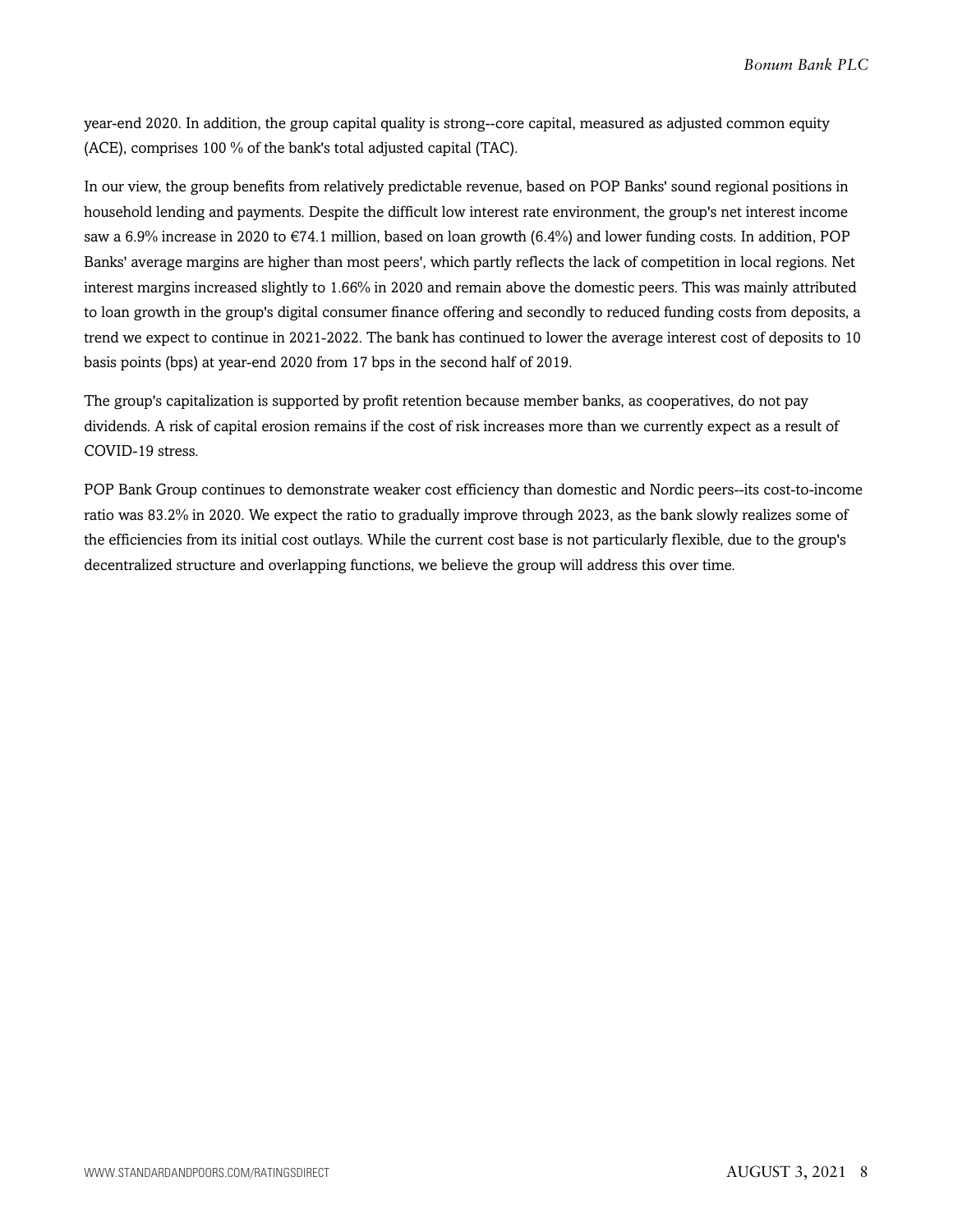#### **Chart 3**



POP Bank Group's Operating Efficiency Lags Behind The Peers Cost-to-income ratio

Source: S&P Global Ratings. Copyright © 2021 by Standard & Poor's Financial Services LLC. All rights reserved.

We expect the three-year average earnings buffer, which measures the capacity of earnings to absorb normalized losses through the credit cycle, to increase to about 0.6%-0.7% by the end of 2022, from its current modest level of 0.48%. Cost reductions are expected to be realized only toward the end of the forecast period and will likely be vital to building up the earnings buffer.

The group's Common Equity Tier 1 (CET1) capital ratio was 19.9% at year-end 2020, well above the regulatory requirements. POP Bank Group aims to maintain a CET1 ratio above 17.5% and we do not expect the upcoming change in regulatory capital requirements to weigh on its future capital profile.

### <span id="page-8-0"></span>Risk Position: Concentration Risk, Due To Focus On Retail Lending In Sparsely Populated Areas

Our view of POP Bank Group's moderate risk position is based on its regional concentration to SMEs and households in selected Finnish regions and the granularity and adequate collateralization in its loan book.

POP Bank Group focuses mainly on low-risk lending to private customers (66.4% of the loan portfolio in 2020), lending to SMEs (17.5%), and small agricultural and forestry clients (15.1%). We consider that this concentration is partly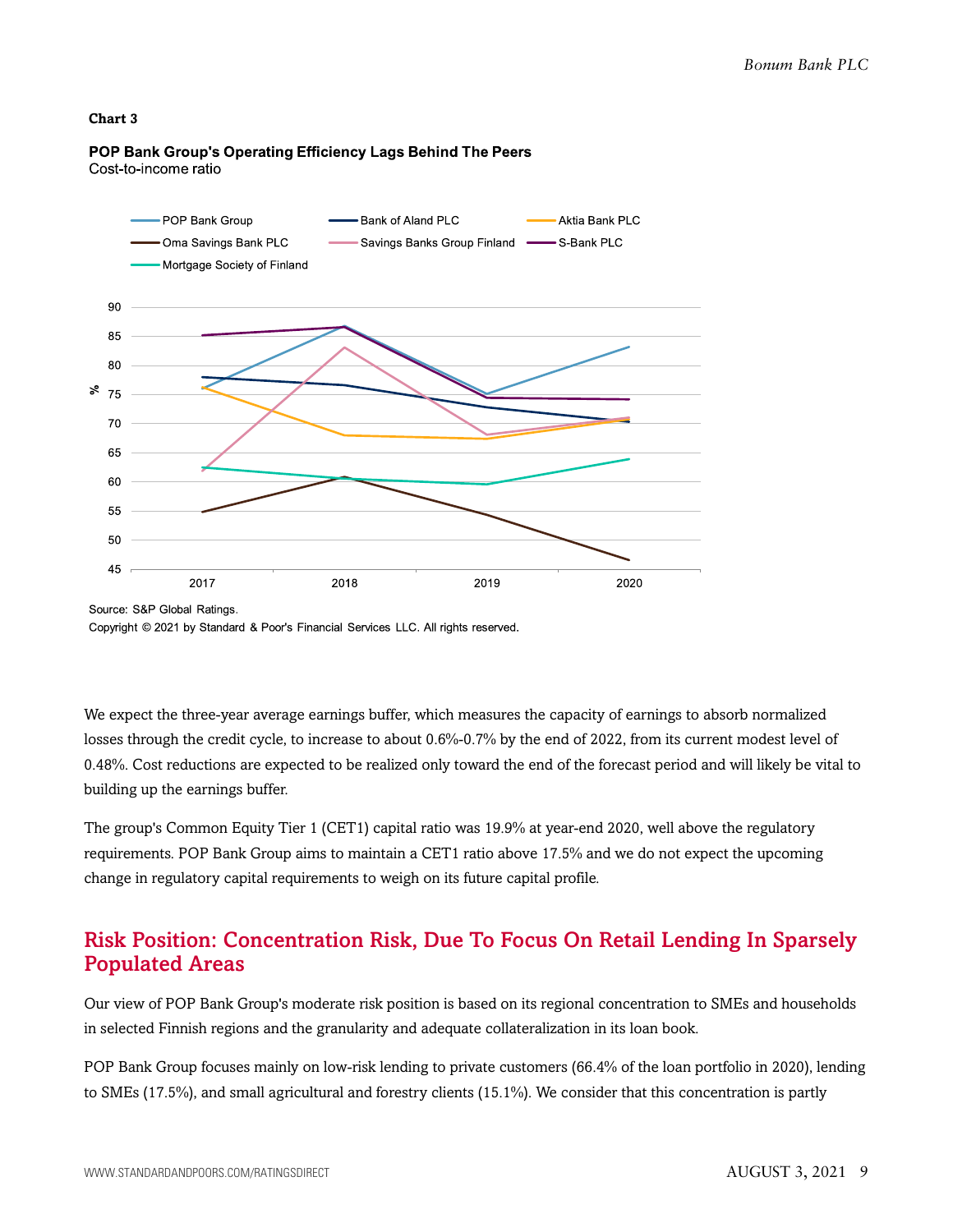mitigated by the loan book's high granularity and adequate collateralization, while mortgage lending is mainly focused on less urbanized low-growth areas so that loans in the retail portfolio are moderately sized. In addition, the group's SME lending--targeted principally to small businesses across different sectors--shows a conservative approach to loan sizes and collateralization. For example, the top 20 largest customer exposures represent less than 2% of its total loan book.

POP Bank Group includes 21 member cooperative banks and a central institution, POP Bank Centre Coop, that monitors each bank and offers clear oversight. The group's growth strategy is tied to a strengthened mobile presence and fully digital loan offering, including consumer loan products. During 2020, the bank's cost of risk increased because the digital consumer loan product expanded. This risk is, in our view, partially offset by the implementation of a tightened credit policy at a group level and a new consumer loan price law that was enacted in Finland.

#### **Chart 4**



### POP Bank Group's Asset Quality Remained Sound Amid COVID-19

Nonperforming assets\* (%)

\*Adjusted nonperforming assets/customer loans + other real estate owned. Source: S&P Global Ratings. Copyright @ 2021 by Standard & Poor's Financial Services LLC. All rights reserved.

Asset quality has remained robust during 2020. Gross nonperforming loans ratio increased to 0.86% for 2020 from 0.0.79% in 2019. Furthermore, these nonperforming loans are almost fully provided for by the banks, with coverage levels higher than most of its peers. The cost of risk equaled 20 basis points in 2020, a level we project also through 2022 as the group expands its SME and consumer lending.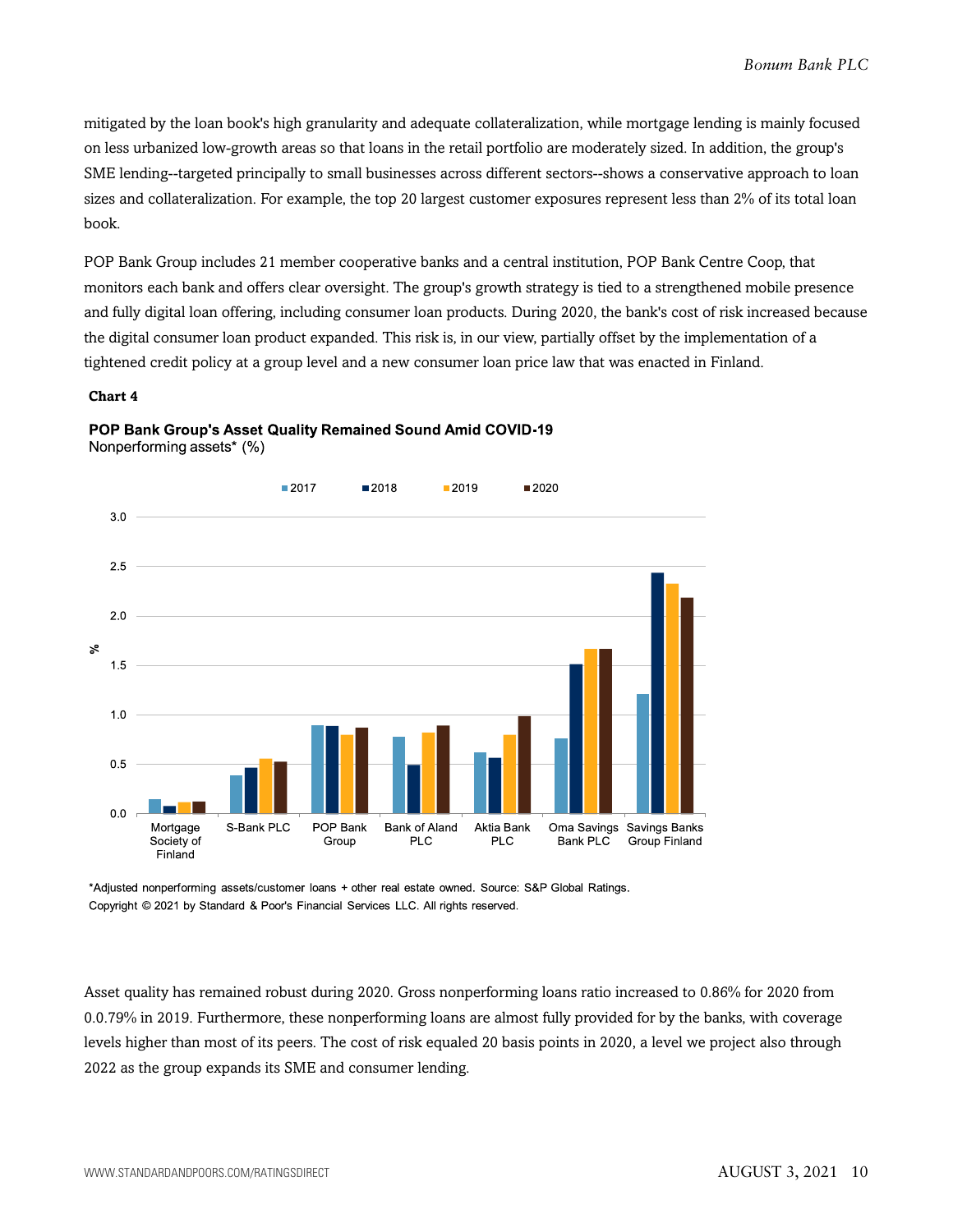Although interest rate risk is the group's key risk, most of the loan book has a floor of 0% for the reference rate, reducing POP Bank's sensitivity to negative rates.

### <span id="page-10-0"></span>Funding And Liquidity: A Granular Deposit Base And Adequate Liquidity **Buffers**

We expect POP Bank Group to demonstrate a solid funding profile over the next two years. In line with the market, retail deposits rose 9.1% in 2020 and remain the group's main source of funding. This provides granularity and stability when evaluating the group's funding.

Customer deposits form 91% of the funding base and have remained stable over the years. The group has a loan-to-deposit ratio of close to 95% on average, which is materially lower than the domestic average.

#### **Chart 5**



### POP Bank Group Funding Profile Is Dominated By Customer Deposits Customer loans (net)/customer deposits

Source: S&P Global Ratings.

Copyright @ 2021 by Standard & Poor's Financial Services LLC. All rights reserved.

To complement its funding sources and provide some diversification, the group taps the wholesale funding market through issuances of senior bonds, certificate of deposits, and recently the European Central Bank's targeted longer-term refinancing operations (TLTRO; €120 million in total). The group also plans to enter the covered bond market by issuing through POP Mortgage Bank starting from 2022 to fund growth in its mortgage loan book.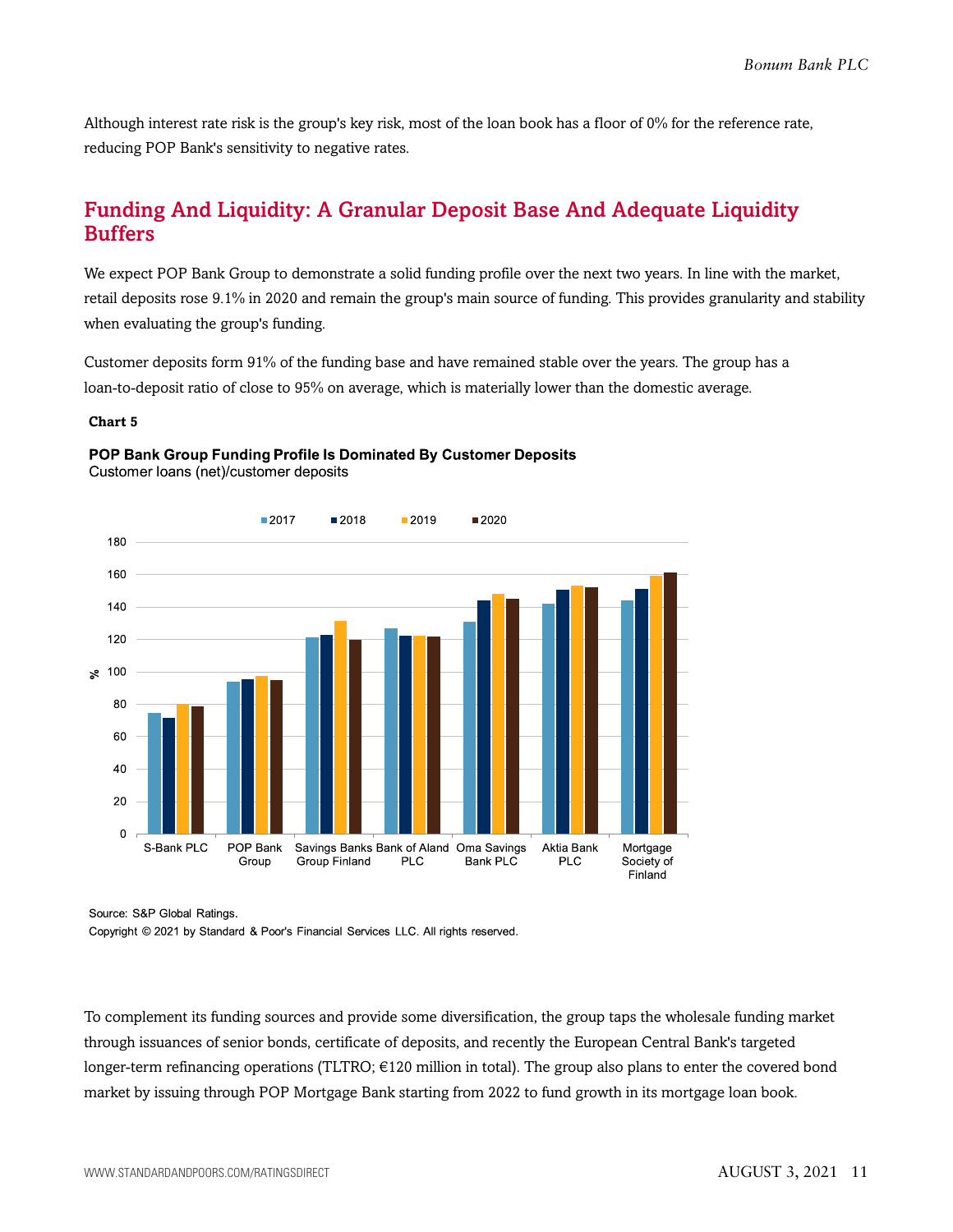We expect POP Bank Group to maintain an S&P Global Ratings stable funding ratio well above 100% in 2021-2022. It was 114% in 2020, which is slightly higher than the peer average of 107%. We think this matching of asset and liability maturities is likely to continue.

POP Bank is adequately placed in terms of liquidity. Its portfolio of liquid assets totals €570.3 million and consists mainly of cash or receivables from the central bank, and level 1 assets of extremely high liquidity. Just 5% comprises level 2 assets. S&P Global Ratings' liquidity coverage ratio (broad liquid assets/short-term wholesale funding) was a comfortable 10.7x in December 2020 owing to the limited use of wholesale funding. The regulatory liquidity coverage ratio shows a similar picture at 201.3% in 2020.

We consider that net broad liquid assets to short-term deposits of 18.3% is a better indicator of liquidity, given that the bank is predominantly deposit-funded.

### <span id="page-11-0"></span>Support: No Uplift For External Support

We do not factor any external support into our assessment of the group's credit profile. We believe the prospect of extraordinary government support for Finnish banks is uncertain, following the full implementation of the EU Bank Recovery and Resolution Directive, including bail-in powers in case of resolution. We regard the POP Bank Group as having low systemic importance in Finland due to its modest market share in customer deposits. The Finnish authorities have not identified POP Bank Group as being subject to a well-defined bail-in process.

### <span id="page-11-1"></span>Additional Rating Factors: A Poor Performer In Its Peer Group

We deduct one notch from our long-term issuer credit rating on Bonum Bank because we expect the group will continue to demonstrate a weaker earnings profile and lower operating efficiency than most of its peers in the medium term. Because of POP Bank Group's high cost base, we expect its three-year average earnings buffer to remain relatively small until 2023.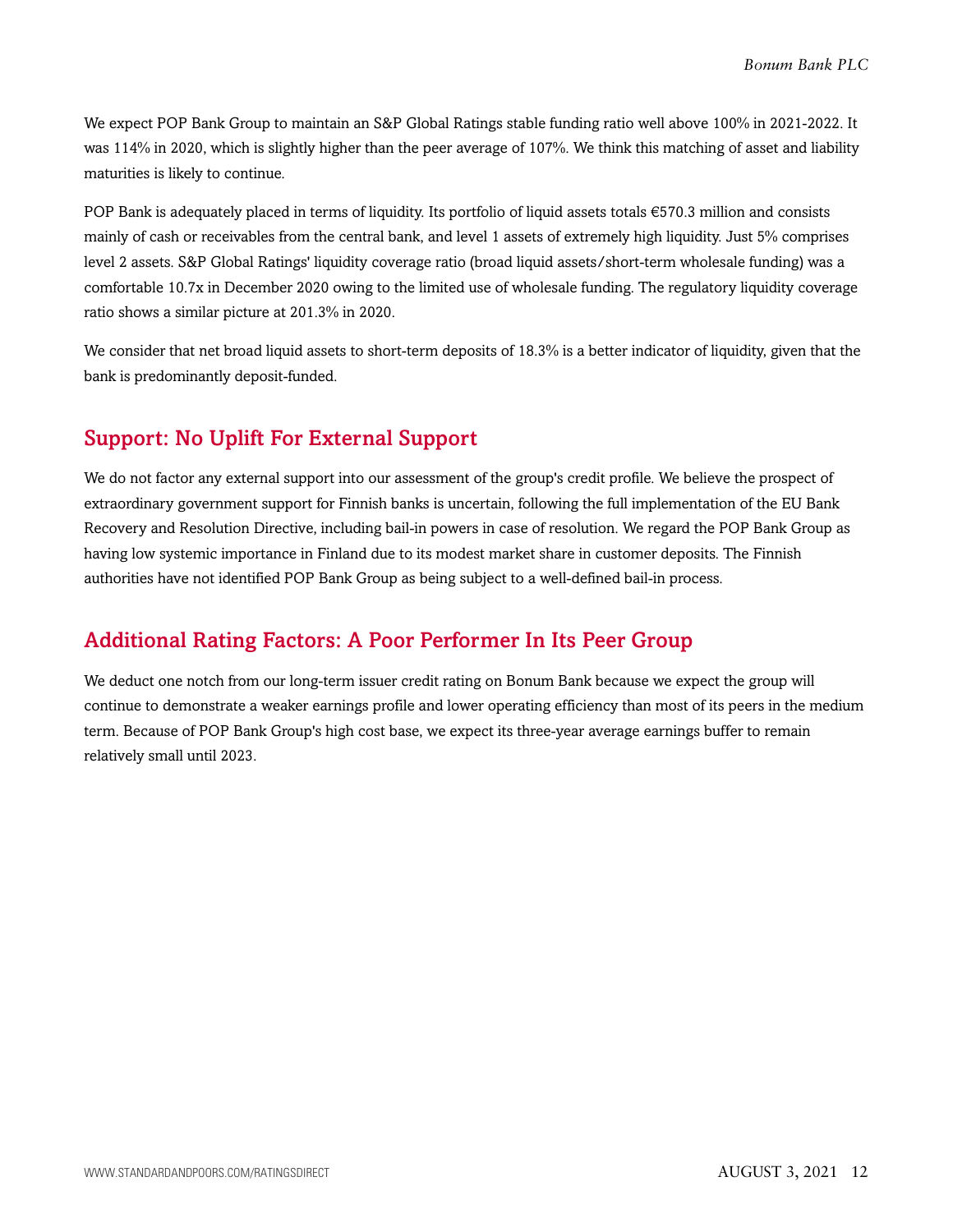#### **Chart 6**



POP Bank Group Demonstrates Weak Profitability Compared With Peers Return on average common equity

Source: S&P Global Ratings. Copyright © 2021 by Standard & Poor's Financial Services LLC. All rights reserved.

Although the group's harmonization will lead to an improvement in the return on equity (2.2% in 2020) and cost to income (83% in 2020) over the medium term, both metrics are expected to lag those of rated peers. In our view, the low earnings buffer could put pressure on the group's loss-absorbing capacity and limit future investment capabilities. This would expose it to risks that are more comparable with banks rated 'BBB'.

### <span id="page-12-0"></span>Environmental, Social, And Governance (ESG)

We see ESG factors for POP Bank Group as broadly in line with those of industry and domestic peers.

We see the main environmental risks facing POP Bank Group as managing and analyzing the effects of climate change on the investment products and financing it offers. The group is firmly committed to promoting sustainable climate change goals, especially when lending to agriculture, forestry, and bioeconomy entities.

Social factors are beginning to be a factor in the bank's credit analysis due to changing customer preferences and augmented regulatory focus. Owing to their cooperative values, the group members are closely attached to local businesses and industries. POP Bank Group reports on its responsibility work in accordance with the Global Reporting Initiative (GRI) guidelines. Given POP Bank Group's increasing focus on digitalized lending procedures, we consider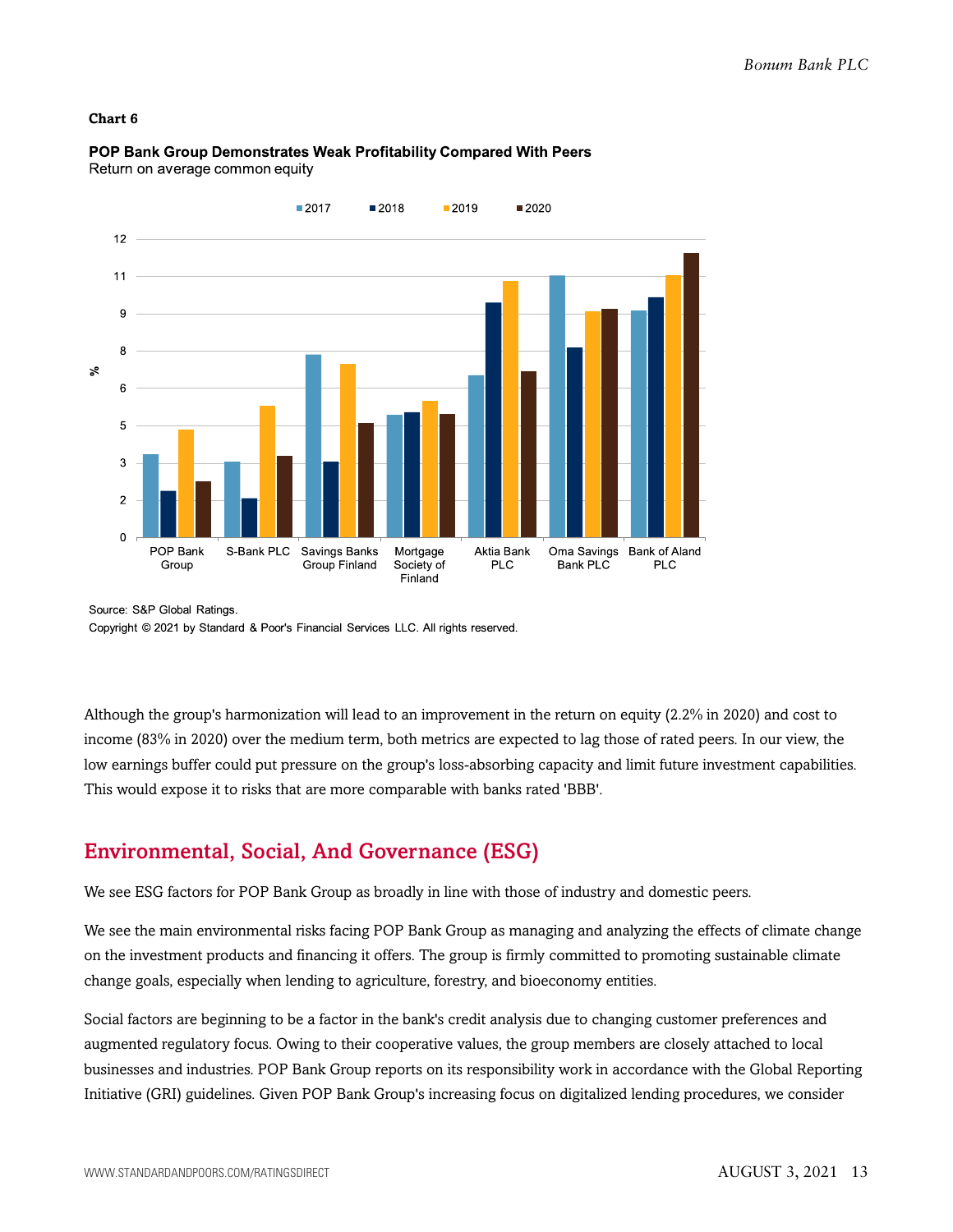conduct and compliance risks to be particularly relevant.

POP Bank Group consists of 21 cooperative member banks, owned by their member customers; POP Bank Centre coop; and Bonum Bank. The cooperative banks within the POP Bank Group have 89,800 members who are entitled to participate in the group's decision-making at cooperative meetings or by electing the members of the representative council, which has the highest decision-making power. We see a sound cooperative governance structure as critical for POP Bank Group, and it is a priority for the management team and board of directors. The bank has a stable senior management team and business strategy, and exhibits disciplined execution and operational control.

### <span id="page-13-0"></span>Key Statistics

#### **Table 1**

| <b>POP Bank Group Key Figures</b> |                        |       |       |       |       |  |  |  |
|-----------------------------------|------------------------|-------|-------|-------|-------|--|--|--|
|                                   | --Year-ended Dec. 31-- |       |       |       |       |  |  |  |
| (Mil. €)                          | 2020                   | 2019  | 2018  | 2017  | 2016  |  |  |  |
| Adjusted assets                   | 5.079                  | 4.517 | 4.398 | 4.265 | 4.173 |  |  |  |
| Customer loans (gross)            | 3.900                  | 3.669 | 3,505 | 3.349 | 3.210 |  |  |  |
| Adjusted common equity            | 434                    | 429   | 416   | 415   | 417   |  |  |  |
| Operating revenues                | 124                    | 131   | 112   | 119   | 111   |  |  |  |
| Noninterest expenses              | 103                    | 99    | 97    | 90    | 91    |  |  |  |
| Core earnings                     | 11                     | 21    | 9     | 20    | 8     |  |  |  |

### **Table 2**

| <b>POP Bank Group Business Position</b>                       |                        |       |       |       |       |  |  |  |
|---------------------------------------------------------------|------------------------|-------|-------|-------|-------|--|--|--|
|                                                               | --Year-ended Dec. 31-- |       |       |       |       |  |  |  |
| (Mil. €)                                                      | 2020                   | 2019  | 2018  | 2017  | 2016  |  |  |  |
| Loan market share in country of domicile                      | 1.49                   | 1.47  | 1.47  | 1.48  | 1.51  |  |  |  |
| Deposit market share in country of domicile                   | 2.14                   | 2.25  | 2.29  | 2.28  | 2.28  |  |  |  |
| Total revenues from business line (currency in millions)      | 124                    | 131   | 112   | 119   | 115   |  |  |  |
| Commercial & retail banking/total revenues from business line | 90.65                  | 89.42 | 90.90 | 91.69 | 92.97 |  |  |  |
| Insurance activities/total revenues from business line        | 9.35                   | 10.58 | 9.10  | 8.31  | 7.03  |  |  |  |
| Return on average common equity                               | 2.24                   | 4.31  | 1.85  | 3.33  | 2.32  |  |  |  |

#### **Table 3**

| <b>POP Bank Group Capital And Earnings</b>           |                        |       |       |       |       |  |
|------------------------------------------------------|------------------------|-------|-------|-------|-------|--|
|                                                      | --Year-ended Dec. 31-- |       |       |       |       |  |
| (Mil. €)                                             | 2020                   | 2019  | 2018  | 2017  | 2016  |  |
| Tier 1 capital ratio                                 | 19.90                  | 19.90 | 20.70 | 21.10 | 21.20 |  |
| S&P Global Ratings' RAC ratio before diversification | 16.48                  | 16.38 | 16.30 | 16.74 | 17.31 |  |
| S&P Global Ratings' RAC ratio after diversification  | 12.73                  | 12.49 | 12.27 | 12.75 | 12.93 |  |
| Adjusted common equity/total adjusted capital        | 100                    | 100   | 100   | 100   | 100   |  |
| Net interest income/operating revenues               | 59.74                  | 52.79 | 58.58 | 52.91 | 56.31 |  |
| Fee income/operating revenues                        | 25.03                  | 22.86 | 26.69 | 23.68 | 25.59 |  |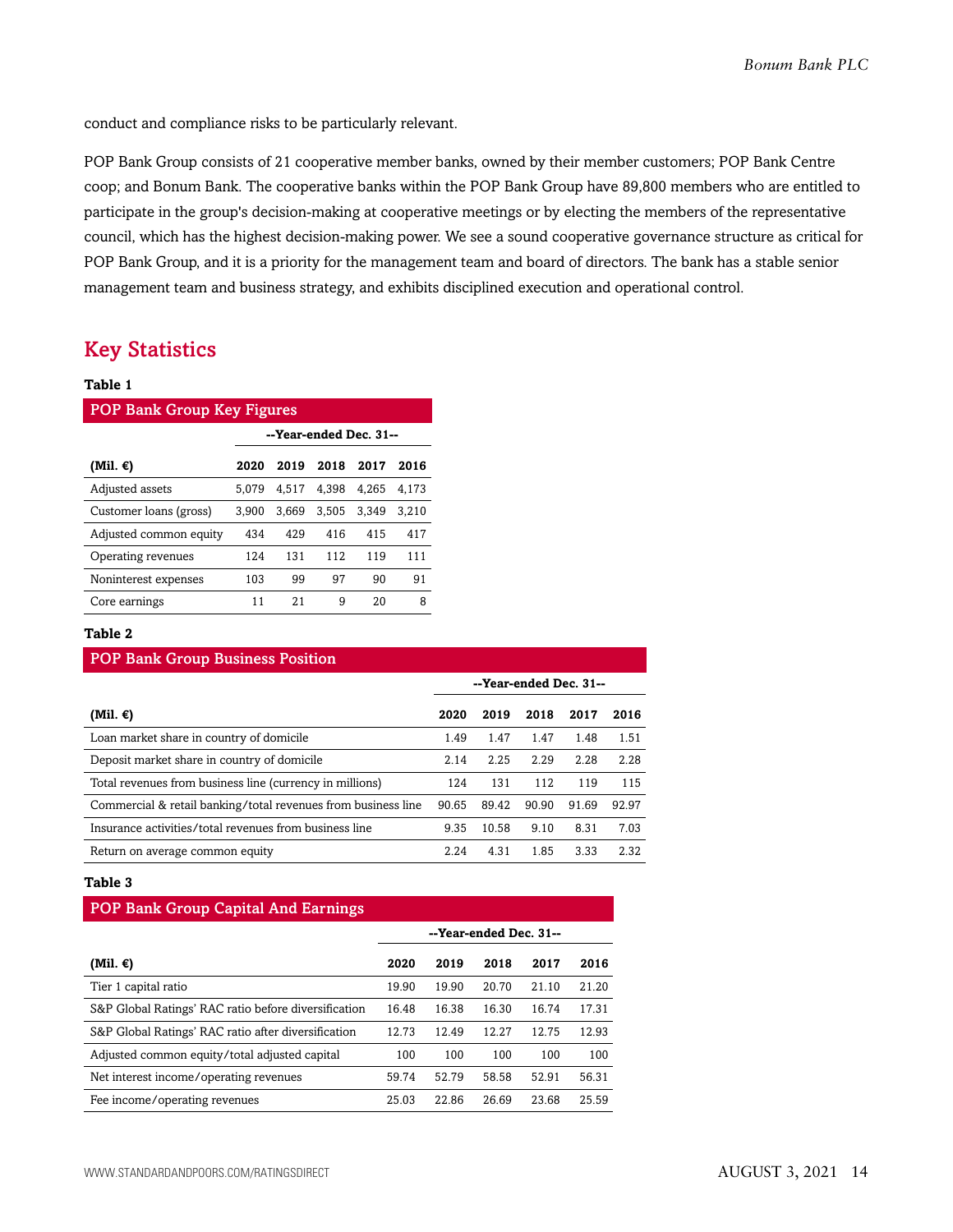### **Table 3**

| POP Bank Group Capital And Earnings (cont.)  |                        |       |       |       |       |  |  |  |
|----------------------------------------------|------------------------|-------|-------|-------|-------|--|--|--|
|                                              | --Year-ended Dec. 31-- |       |       |       |       |  |  |  |
| (Mil. €)                                     | 2020                   | 2019  | 2018  | 2017  | 2016  |  |  |  |
| Market-sensitive income/operating revenues   | 1.54                   | 11.87 | 1.00  | 12.26 | 7.21  |  |  |  |
| Cost to income ratio                         | 83.18                  | 75.11 | 86.77 | 76.00 | 82.24 |  |  |  |
| Preprovision operating income/average assets | 0.43                   | 0.73  | 0.34  | 0.67  | 0.47  |  |  |  |
| Core earnings/average managed assets         | 0.24                   | 0.48  | 0.21  | 0.46  | 0.19  |  |  |  |

### **Table 4**

### POP Bank Group Risk Position

|                                                                                 | --Year-ended Dec. 31-- |        |        |       |        |
|---------------------------------------------------------------------------------|------------------------|--------|--------|-------|--------|
| (Mil. €)                                                                        | 2020                   | 2019   | 2018   | 2017  | 2016   |
| Growth in customer loans                                                        | 6.30                   | 4.70   | 4.66   | 4.31  | 5.92   |
| Total diversification adjustment/S&P Global Ratings' RWA before diversification | 29.43                  | 31.11  | 32.84  | 31.35 | -33.86 |
| Total managed assets/adjusted common equity (x)                                 | 11.76                  | 10.56  | 10.60  | 10.30 | 10.14  |
| New loan loss provisions/average customer loans                                 | 0.20                   | 0.18   | 0.09   | 0.15  | 0.22   |
| Gross nonperforming assets/customer loans + other real estate owned             | 0.86                   | 0.79   | 0.88   | 0.88  | 0.75   |
| Loan loss reserves/gross nonperforming assets                                   | 95.99                  | 116.21 | 101.22 | 78.76 | 89.99  |

#### **Table 5**

### POP Bank Group--Risk-Adjusted Capital Framework Data

|                                                           | Exposure*        | <b>Basel III RWA</b> | <b>Average Basel</b><br>III $RW(\%)$ | <b>S&amp;P Global Ratings</b><br><b>RWA</b> | <b>Average S&amp;P</b><br><b>Global Ratings</b><br><b>RW</b> (%) |
|-----------------------------------------------------------|------------------|----------------------|--------------------------------------|---------------------------------------------|------------------------------------------------------------------|
| <b>Credit risk</b>                                        |                  |                      |                                      |                                             |                                                                  |
| Government & central banks                                | 606,152,421.4    | 1,647,106.1          | 0.3                                  | 13,737,786.7                                | 2.3                                                              |
| Of which regional<br>governments and local<br>authorities | 148, 183, 593. 0 | 996,992.0            | 0.7                                  | 5,334,609.3                                 | 3.6                                                              |
| Institutions and CCPs                                     | 168,658,223.1    | 33,214,120.0         | 19.7                                 | 28,398,142.5                                | 16.8                                                             |
| Corporate                                                 | 730,820,429.4    | 576,720,080.0        | 78.9                                 | 462,699,274.5                               | 63.3                                                             |
| Retail                                                    | 3,396,038,106.8  | 1,334,105,220.0      | 39.3                                 | 1,010,512,677.3                             | 29.8                                                             |
| Of which mortgage                                         | 2,670,224,604.8  | 946,669,536.0        | 35.5                                 | 619,649,131.5                               | 23.2                                                             |
| Securitization§                                           | 0.0              | 0.0                  | 0.0                                  | 0.0                                         | 0.0                                                              |
| Other assets <sup>+</sup>                                 | 123,596,516.0    | 112,065,210.0        | 90.7                                 | 127,590,080.0                               | 103.2                                                            |
| Total credit risk                                         | 5,025,265,696.7  | 2,057,751,736.1      | 40.9                                 | 1,642,937,961.0                             | 32.7                                                             |
| <b>Credit valuation adjustment</b>                        |                  |                      |                                      |                                             |                                                                  |
| Total credit valuation<br>adjustment                      | --               | 0.0                  | --                                   | 0.0                                         |                                                                  |
| <b>Market Risk</b>                                        |                  |                      |                                      |                                             |                                                                  |
| Equity in the banking book                                | 162,630,849.7    | 286,543,914.7        | 176.2                                | 763,624,357.2                               | 469.5                                                            |
| Trading book market risk                                  | --               | 20,858,352.8         | -−                                   | 31,287,529.1                                |                                                                  |
| Total market risk                                         | --               | 307,402,267.5        | --                                   | 794,911,886.3                               |                                                                  |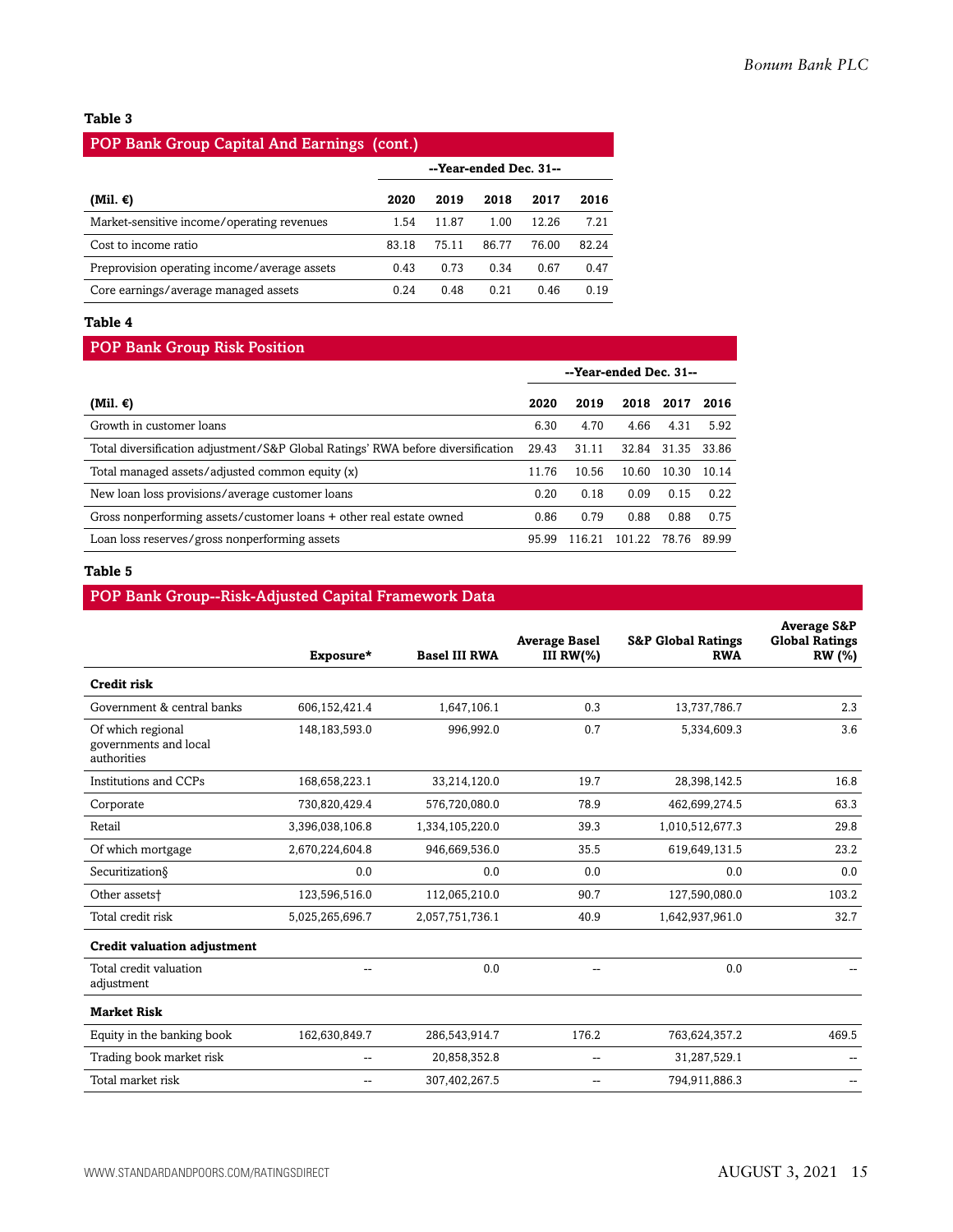### **Table 5**

### POP Bank Group--Risk-Adjusted Capital Framework Data (cont.)

#### **Operational risk**

| Total operational risk                              |                 | 207,717,137.5        |                                     | 193,381,018.7                               |                                                             |
|-----------------------------------------------------|-----------------|----------------------|-------------------------------------|---------------------------------------------|-------------------------------------------------------------|
|                                                     | <b>Exposure</b> | <b>Basel III RWA</b> | <b>Average Basel</b><br>II RW $(%)$ | <b>S&amp;P Global Ratings</b><br><b>RWA</b> | % of S&P Global<br><b>Ratings RWA</b>                       |
| Diversification adjustments                         |                 |                      |                                     |                                             |                                                             |
| RWA before diversification                          |                 | 2,572,871,141.0      |                                     | 2,631,230,866.0                             | 100.0                                                       |
| Total diversification/<br>concentration adjustments | --              | $- -$                |                                     | 774,472,462.2                               | 29.4                                                        |
| RWA after diversification                           | --              | 2,572,871,141.0      |                                     | 3,405,703,328.1                             | 129.4                                                       |
|                                                     |                 | Tier 1 capital       | Tier 1 ratio $(\%)$                 | <b>Total adjusted capital</b>               | <b>S&amp;P Global</b><br><b>Ratings RAC</b><br>ratio $(\%)$ |
| Capital ratio                                       |                 |                      |                                     |                                             |                                                             |
| Capital ratio before<br>adjustments                 |                 | 513,046,000.0        | 19.9                                | 433,618,357.0                               | 16.5                                                        |
| Capital ratio after<br>adjustments‡                 |                 | 513,046,000.0        | 19.9                                | 433,618,357.0                               | 12.7                                                        |

\*Exposure at default. §Securitization exposure includes the securitization tranches deducted from capital in the regulatory framework. †Exposure and S&P Global Ratings' risk-weighted assets for equity in the banking book include minority equity holdings in financial institutions. ‡Adjustments to Tier 1 ratio are additional regulatory requirements (e.g. transitional floor or Pillar 2 add-ons). RWA--Risk-weighted assets. RW--Risk weight. RAC--Risk-adjusted capital. Sources: Company data as of Dec. 31, 2020, S&P Global Ratings.

#### **Table 6**

| <b>POP Bank Group Funding And Liquidity</b>          |                        |        |        |        |        |  |
|------------------------------------------------------|------------------------|--------|--------|--------|--------|--|
|                                                      | --Year-ended Dec. 31-- |        |        |        |        |  |
| (Mil. €)                                             | 2020                   | 2019   | 2018   | 2017   | 2016   |  |
| Core deposits/funding base                           | 91.49                  | 95.52  | 95.65  | 96.14  | 95.92  |  |
| Customer loans (net)/customer deposits               | 94.67                  | 97.04  | 94.73  | 93.56  | 90.97  |  |
| Long-term funding ratio                              | 98.48                  | 98.70  | 98.94  | 99.60  | 99.71  |  |
| Stable funding ratio                                 | 114.00                 | 108.35 | 111.37 | 111.77 | 113.70 |  |
| Short-term wholesale funding/funding base            | 1.69                   | 1.47   | 1.19   | 0.46   | 0.33   |  |
| Broad liquid assets/short-term wholesale funding (x) | 10.68                  | 8.89   | 12.86  | 33.04  | 48.22  |  |
| Net broad liquid assets/short-term customer deposits | 18.30                  | 12.52  | 15.03  | 15.95  | 22.29  |  |
| Short-term wholesale funding/total wholesale funding | 19.84                  | 32.72  | 27.24  | 11.82  | 8.10   |  |
| Narrow liquid assets/3-month wholesale funding (x)   | 24.52                  | 10.61  | N/A    | N/A    | N/A    |  |

<span id="page-15-0"></span>N/A--Not applicable.

### Related Criteria

- General Criteria: Group Rating Methodology, July 1, 2019
- Criteria | Financial Institutions | General: Risk-Adjusted Capital Framework Methodology, July 20, 2017
- General Criteria: Methodology For Linking Long-Term And Short-Term Ratings, April 7, 2017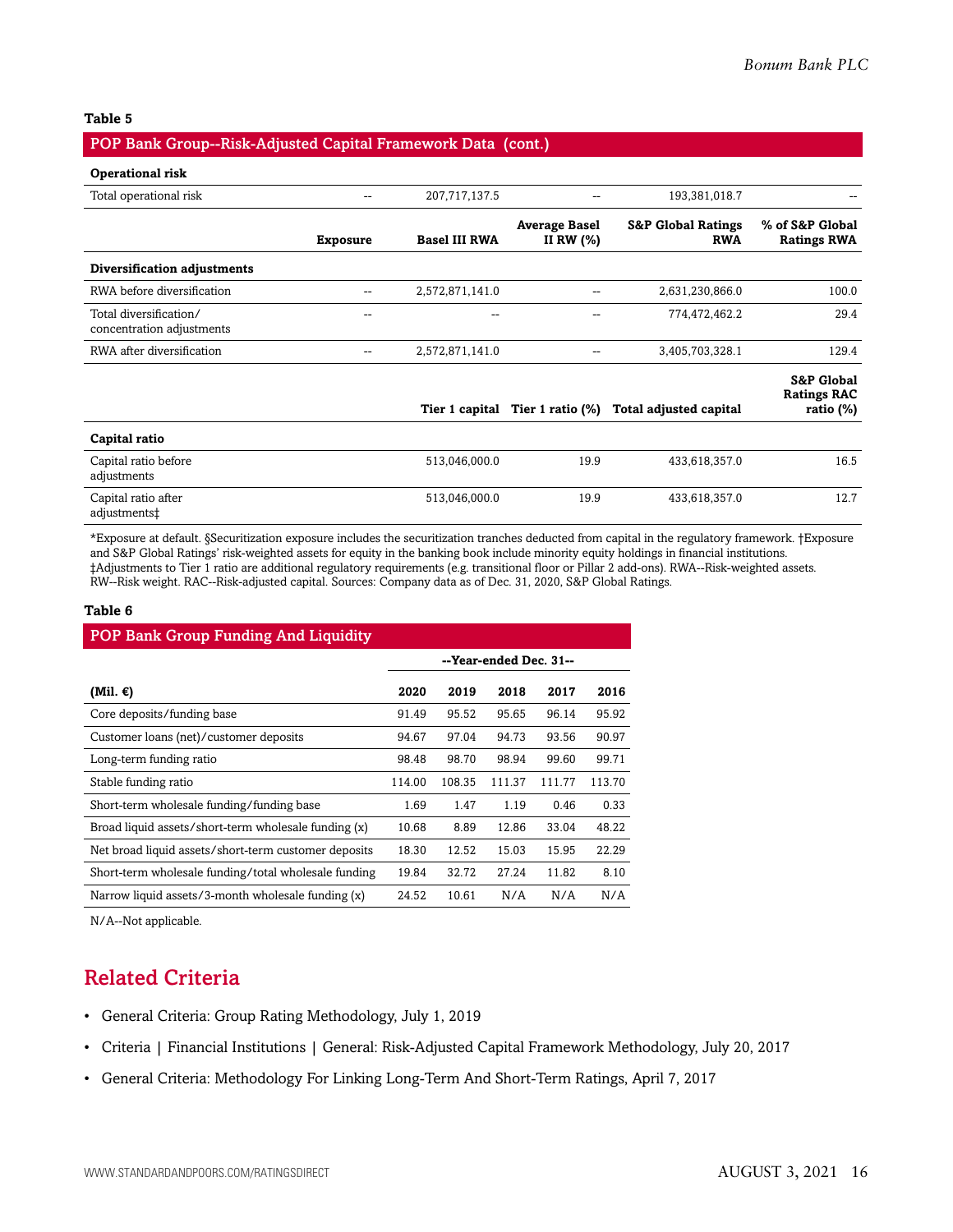- Criteria | Financial Institutions | Banks: Bank Rating Methodology And Assumptions: Additional Loss-Absorbing Capacity, April 27, 2015
- Criteria | Financial Institutions | Banks: Quantitative Metrics For Rating Banks Globally: Methodology And Assumptions, July 17, 2013
- Criteria | Financial Institutions | Banks: Banking Industry Country Risk Assessment Methodology And Assumptions, Nov. 9, 2011
- Criteria | Financial Institutions | Banks: Banks: Rating Methodology And Assumptions, Nov. 9, 2011
- General Criteria: Principles Of Credit Ratings, Feb. 16, 2011

### <span id="page-16-0"></span>Related Research

- Banking Industry Country Risk Assessment Update: July 2021, July 29, 2021
- EMEA Financial Institutions Monitor 3Q2021: Resilience Amid The Search For Stronger Profitability, July 16, 2021
- SLIDES: Nordic Banks: Strong Fundamentals And Digital Preparedness Shield Against COVID-19 Stress, Feb. 18, 2021
- Banking Industry Country Risk Assessment: Finland, Feb. 9, 2021
- Outlooks On Seven Finnish Banks Revised Due To Their Resilience In The COVID-19-Induced Downturn, Jan. 22, 2021

| <b>Anchor Matrix</b> |                          |                          |      |                          |       |       |                              |                          |                              |      |  |  |
|----------------------|--------------------------|--------------------------|------|--------------------------|-------|-------|------------------------------|--------------------------|------------------------------|------|--|--|
| Industry             |                          | <b>Economic Risk</b>     |      |                          |       |       |                              |                          |                              |      |  |  |
| <b>Risk</b>          | $\mathbf{1}$             | $\mathbf{2}$             | 3    | $\overline{4}$           | 5     | 6     | 7                            | 8                        | 9                            | 10   |  |  |
| $\mathbf{1}$         | a                        | a                        | a-   | bbb+                     | bbb+  | bbb   | $\qquad \qquad \blacksquare$ | $\overline{\phantom{a}}$ | ۰                            | ۰    |  |  |
| $\overline{2}$       | a                        | $a-$                     | $a-$ | bbb+                     | bbb   | bbb   | bbb-                         | $\overline{\phantom{a}}$ | ۰                            |      |  |  |
| 3                    | $a-$                     | $a-$                     | bbb+ | bbb+                     | bbb   | bbb-  | bbb-                         | $bb+$                    | $\qquad \qquad \blacksquare$ |      |  |  |
| 4                    | bbb+                     | bbb+                     | bbb+ | bbb                      | bbb   | bbb-  | $bb+$                        | bb                       | bb                           | ۰    |  |  |
| 5                    | bbb+                     | bbb                      | bbb  | bbb                      | bbb-  | bbb-  | $bb+$                        | bb                       | bb-                          | $b+$ |  |  |
| 6                    | bbb                      | bbb                      | bbb- | bbb-                     | bbb-  | $bb+$ | bb                           | bb                       | bb-                          | $b+$ |  |  |
| $\overline{7}$       | $\overline{\phantom{a}}$ | bbb-                     | bbb- | $bb+$                    | $bb+$ | bb    | bb                           | bb-                      | $b+$                         | $b+$ |  |  |
| 8                    | $\overline{\phantom{a}}$ | ٠                        | bb+  | bb                       | bb    | bb    | bb-                          | bb-                      | $b+$                         | b    |  |  |
| 9                    | ۰                        | ۰                        | ۰    | bb                       | bb-   | bb-   | b+                           | b+                       | b+                           | b    |  |  |
| 10                   | $\overline{\phantom{a}}$ | $\overline{\phantom{a}}$ | -    | $\overline{\phantom{a}}$ | $b+$  | b+    | b+                           | $\mathbf b$              | b                            | b-   |  |  |

| Ratings Detail (As Of August 3, 2021)* |                |
|----------------------------------------|----------------|
| <b>Bonum Bank PLC</b>                  |                |
| Issuer Credit Rating                   | BBB/Stable/A-2 |
| <b>Issuer Credit Ratings History</b>   |                |
| 22-Jan-2021                            | BBB/Stable/A-2 |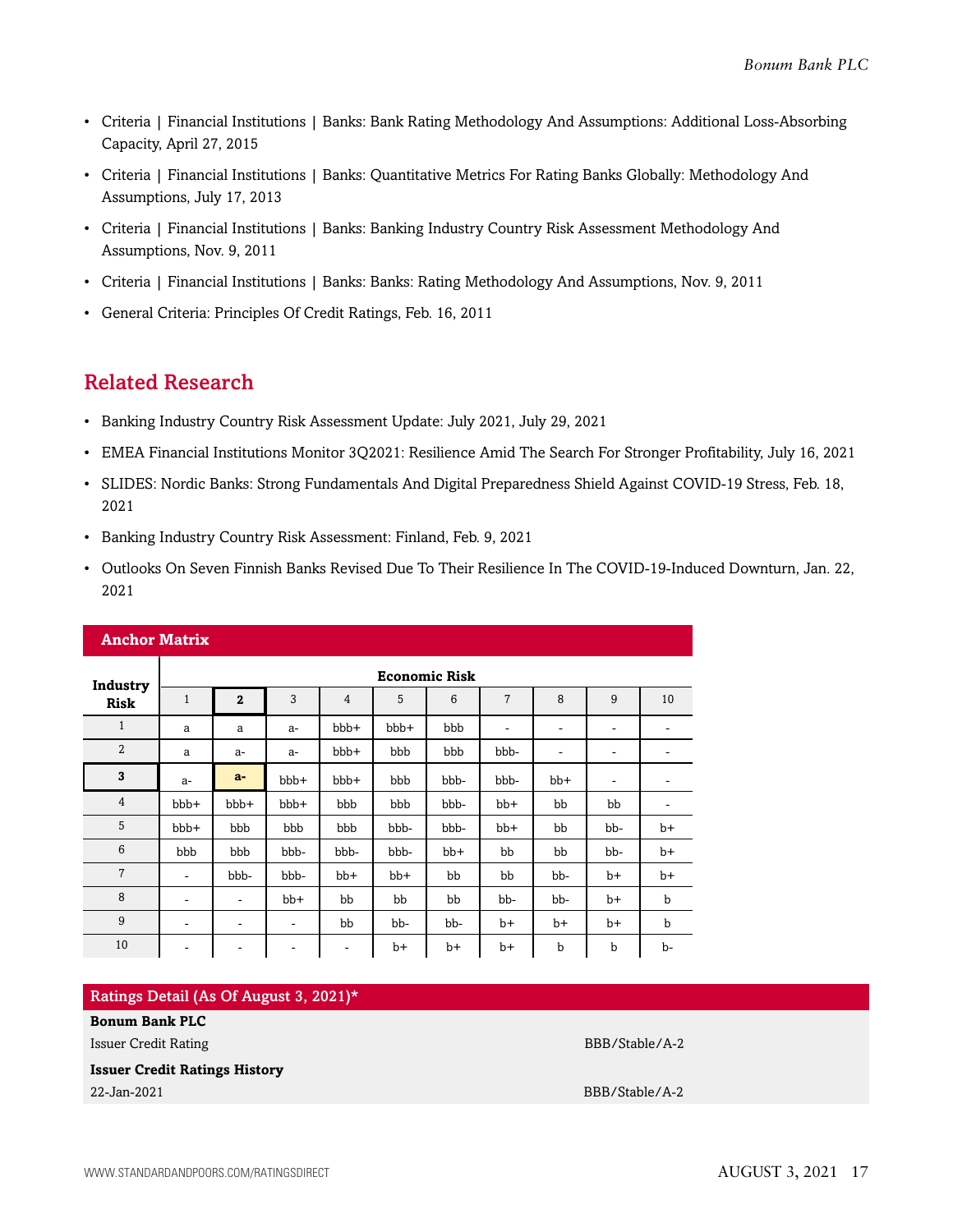### Ratings Detail (As Of August 3, 2021)\*(cont.)

#### **Sovereign Rating**

19-May-2020 BBB/Negative/A-2 23-May-2016 BBB/Stable/A-2

Finland AA+/Stable/A-1+

\*Unless otherwise noted, all ratings in this report are global scale ratings. S&P Global Ratings' credit ratings on the global scale are comparable across countries. S&P Global Ratings' credit ratings on a national scale are relative to obligors or obligations within that specific country. Issue and debt ratings could include debt guaranteed by another entity, and rated debt that an entity guarantees.